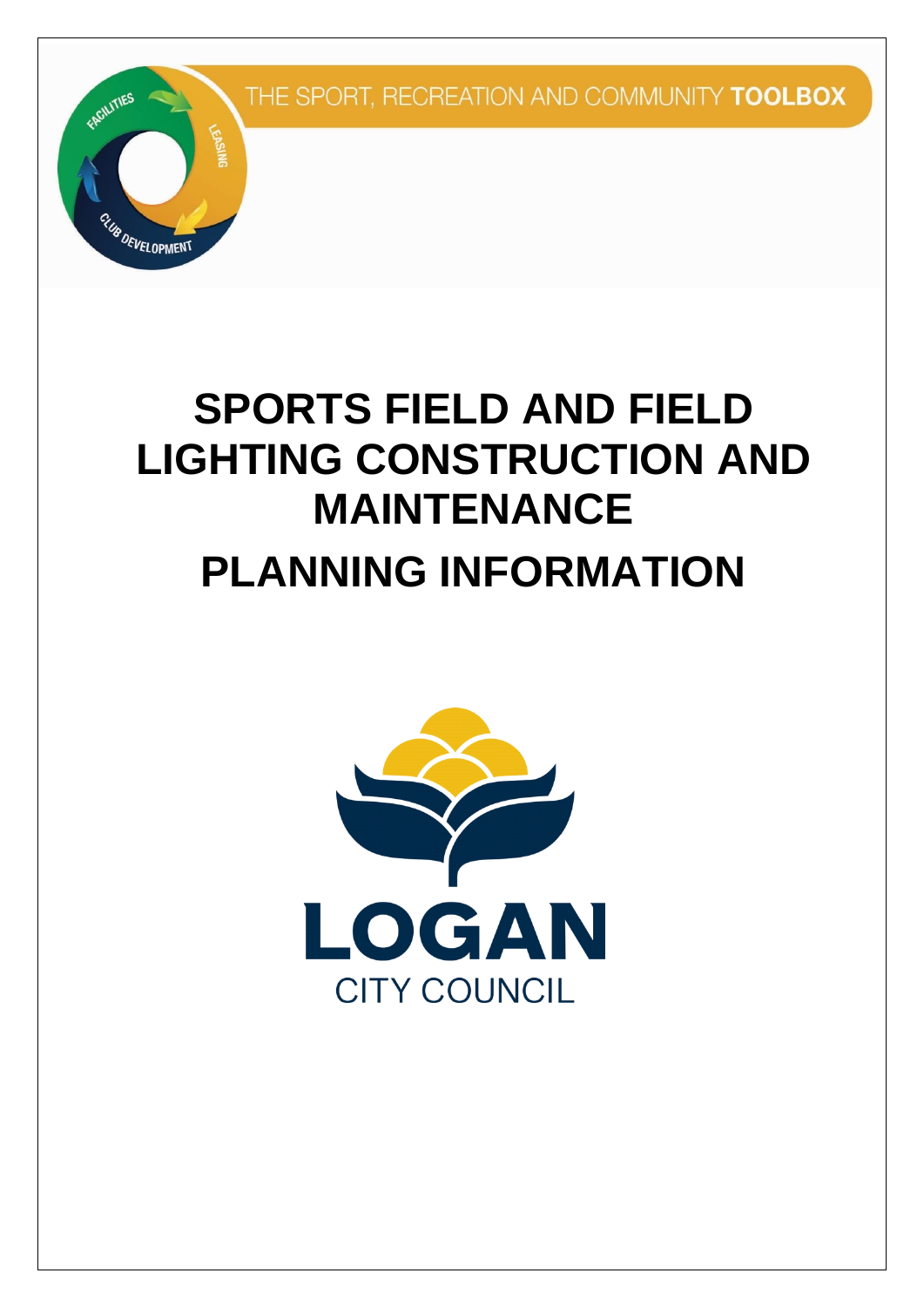

# **SPORTS FIELD AND FIELD LIGHTING CONSTRUCTION AND MAINTENANCE PLANNING INFORMATION**

Issue 1.0 30/08/2016

Prepared by: Sport, Leisure and Facility's Branch of Logan City Council

# **Purpose**

 This document is intended to provide preliminary information that may be useful in the early stages of planning and budgeting for the construction and maintenance of sports fields and field lighting. This document has been produced by the Sport, Leisure and Facility Branch of Logan City Council based on their experience with local sporting fields. It is always advisable to seek specific information from experienced contractors to confirm the requirements and actual budgets for your particular application.

# **Fields**

## **Construction/Major Rebuilds**

 The information below and budget estimates are based on a flat site. If the site is sloped you will need to allow for the extra earthworks. Similarly the budget amounts do not allow for importing or exporting soil.

 It is not possible to fully renovate an existing field or build a good quality new field if you do not have adequate irrigation and water supply. The preferred method for field construction is stolonisation rather than laying turf as it provides a better surface and is more economical.

 A new field, well looked after & maintained should last 10 years between rebuilds. The preferred grass is wintergreen couch.

 $$30,000.00 - $40,000.00$  $$30,000.00 - $40,000.00$  $$30,000.00 - $40,000.00$ 

Approximate costs per hectare (ha) (10,000m<sup>2</sup>)

- Field construction
- Water costs during field construction [\\$10,000.00](https://10,000.00)\*

Irrigation installation **[\\$30,000.00](https://30,000.00)** 

 A typical rectangular Soccer/Football field is approximately 1 hectare and a Cricket/AFL field is 2 hectare

\*Note - you may be eligible for some remission of water costs subject to the terms of your lease.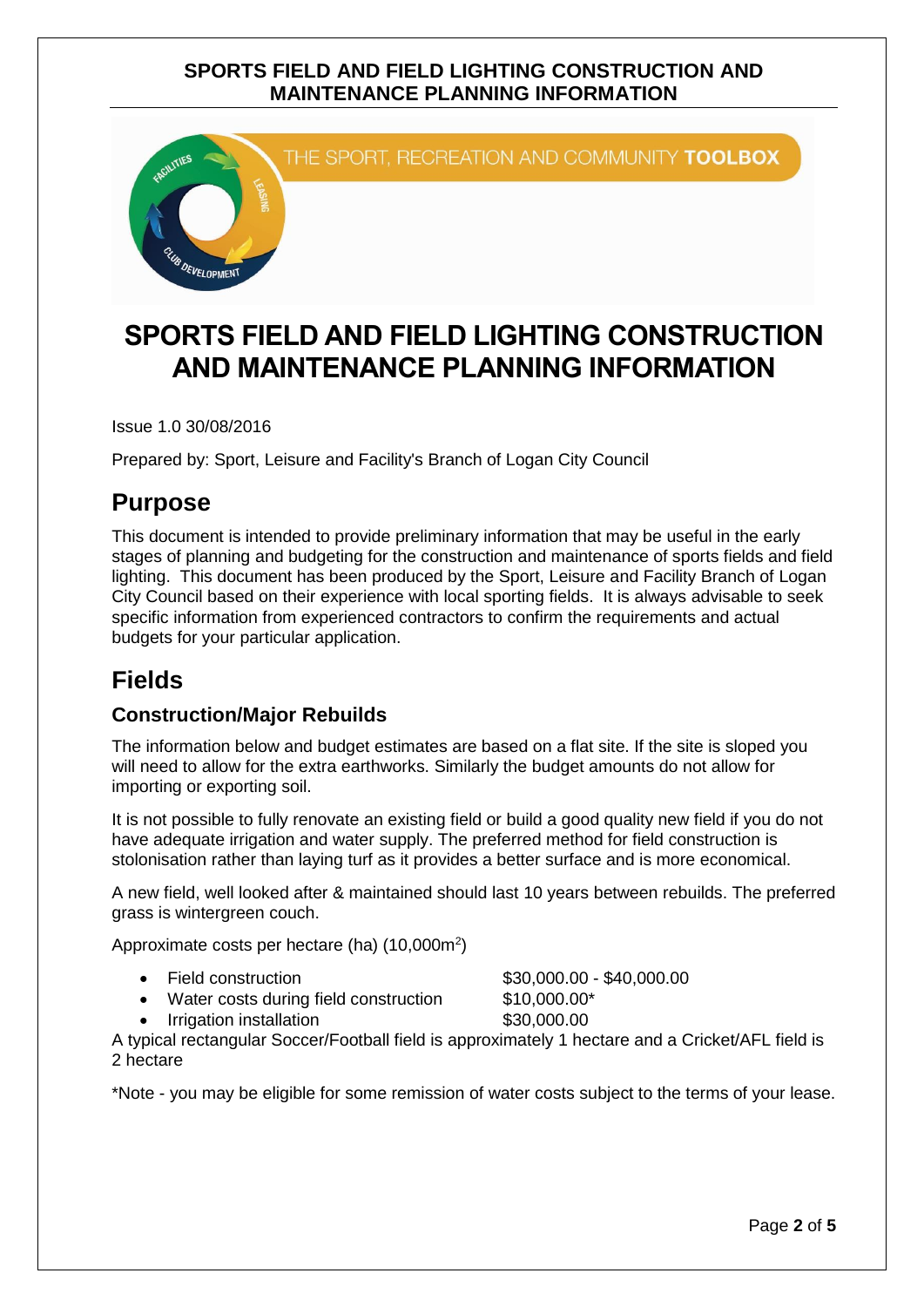#### **Items that can impact the price:**

- The actual size of your field including runoff
- The condition of the existing soil
- $\bullet$  which may add several thousands of dollars to the project) The water pressure and flow in the town mains (This may require tanks and/or pumps

#### **Items that can impact the lifespan of your field:**

- $\bullet$ Usage
- Maintenance
- Watering
- $\bullet$ Mowing regime

#### **Timeframe**

- Allow 4 months from commencement until you can use the field
- The first month is for the construction and planting plus 3 months for growing/establishment
- $\bullet$ The prices include the maintenance costs during the growing period
- The preferred time to plant turf is from September-February

### **Maintenance and Operations**

 For more information than what is contained in this document refer to the resource 'Managing your sports field' on Councils website.

#### **Irrigation**

 As an estimate allow for 2 Million litres per year per hectare. This is on top of rain. Ensure you maintain watering in winter. Long weekly irrigation is better than more frequent small irrigation cycles.

#### **Mowing**

 Typically allow 32 cuts per year at around 35mm in height. Never remove more than 1/3 of the leaf in a single cut. Do not allow the grass to grow too high during the summer off season as you will quickly lose turf quality and have an increase in weeds.

#### **Maintenance**

 The amount of maintenance required depends heavily on the desired quality of the field and the use of the field. The minimum activities to keep your field in a reasonable condition are:

- Aerate 3 times per year
- Fertilise 2 times per year
- Insecticide spray 1 time per year
- Pre-emergent weed spray/ once per year

The above treatments total around \$5000 per year per hectare.

 Throughout the year and ideally during mowing (have a bucket of sand on hand) top dress any local depressions, keeping a particular eye on the sprinkler heads.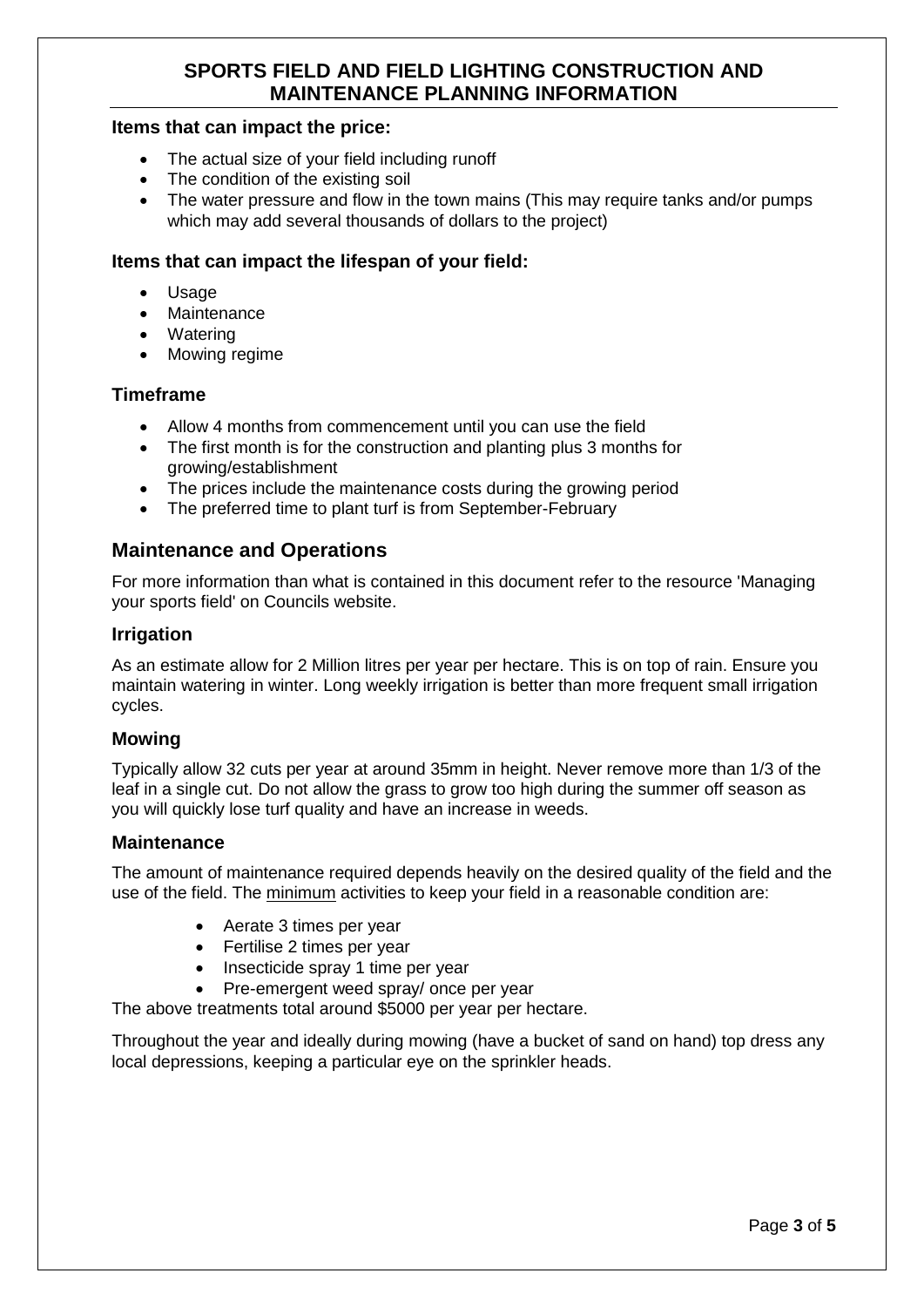Apart from the minimum activities, the following could also be undertaken;

- Extra aeration for a total of 6 per year (approx. \$700 each)
- Extra fertiliser applications, especially in high wear areas (approx. \$700 each)
- $\bullet$  turf pigment sprays etc) \$700 - \$1200 total Leading into winter, it is recommended to strengthen the turf program (potassium silica,
- Re-turf bare areas at end of season \$2000 (depends on size)
- Hand spot spray of weeds (do not use roundup, selective herbicide only, targets weed not turf) \$200 for product
- $\bullet$ Irrigation audits (monthly check by club)
- 10mm washed sand top dress \$8000 to \$10 000 per ha (100m3 of washed sand)

 Turf consultants can provide site specific turf maintenance programs. Depending on the quality and usage of the field these maintenance programs can cost from \$4000-\$12000 per annum per ha.

# **Field Lights**

 The quality of field lights required depends on the level of competition and type of sport. Typically a rectangular field for amateur use would have 4 poles and lighting levels of 50 lux for training and 100 for competition. For semi-professional competitions the levels may be 100/200. Your State Sporting Association will be able to advise you of what you need for your level of competition. The installation should allow for switching between training standard and competition standard. Lux levels decrease over time so Council specify about 20% more than required so for 50/100 we would specify 60/120 (training/competition).

#### **Installation**

A 4 posts 60/120 lux installation typically costs in the order of;

- [\\$125,000.00](https://125,000.00) to \$[200,000.00](https://200,000.00) (for Metal Halide)
- **[\\$300,000.00](https://300,000.00) plus for LED**

#### **Items that can impact the price:**

- may take a significant amount of time before the upgrade is completed. (Please include a provisional sum of up to \$50,000 in your budget to cover potential upgrade charges) The electricity supply and capacity to the site (if an upgrade is required from Energex it
- The condition of the existing electrical installation
- The ground conditions for the light pole footings
- $\bullet$  there are no records of their initial installation. Re-use of existing poles may not be feasible due to re-certification costs especially if